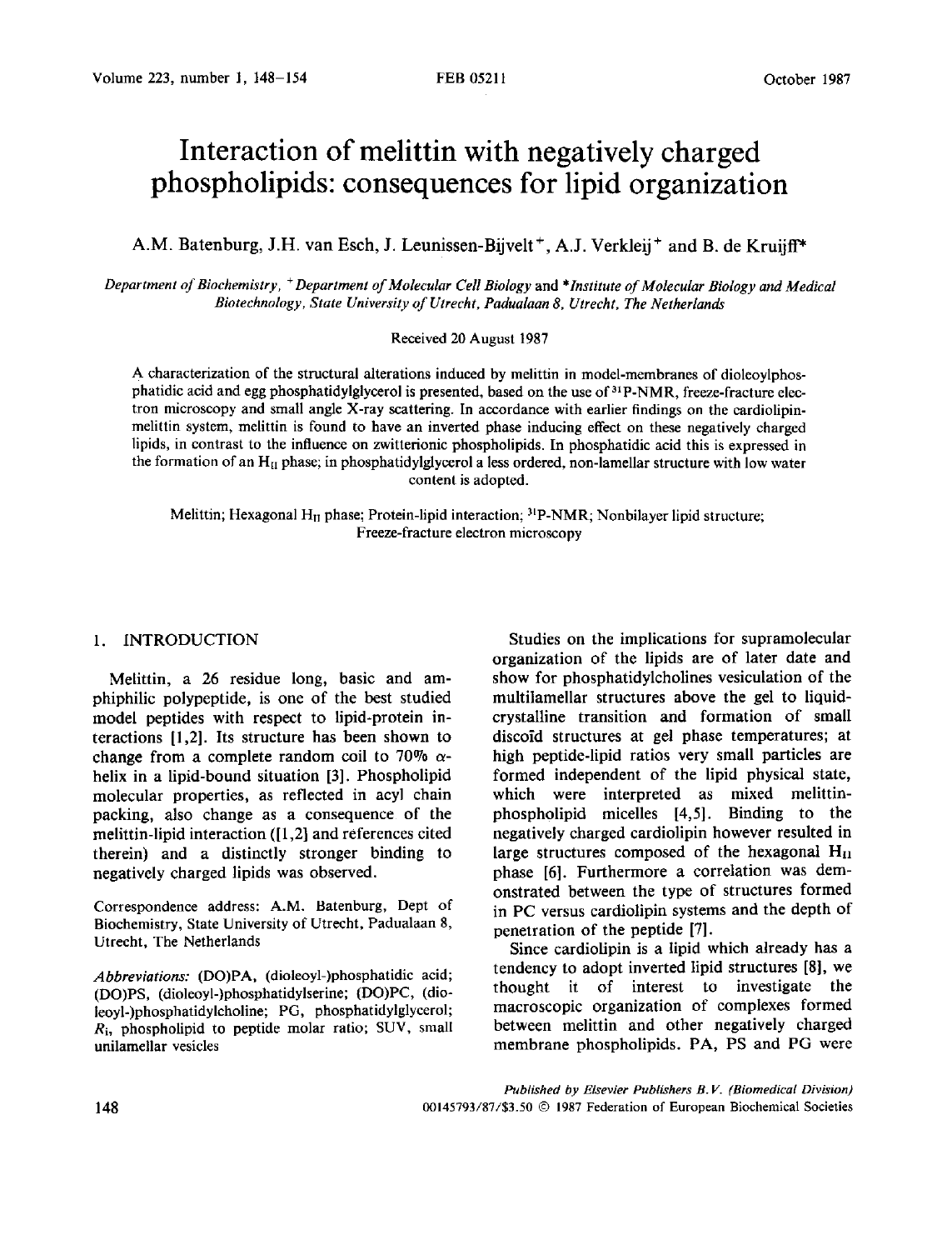chosen because they vary in that order in their ability to adopt inverted structures, for instance upon interaction with divalent cations, or upon protonation [8-10].

# 2. MATERIALS AND METHODS

The cardiolipin sodium salt was purified from bovine heart [11]; DOPC was synthesized as reported before [12]. The conversion of egg PC and DOPC to egg PG, DOPS and DOPA by phospholipase D catalysed transesterification was also described before [13]; lipid purity was confirmed by thin layer layer chromatography. Melittin from commercial sources (Serva, Sigma) appeared to be severely contaminated with phospholipase and the peptide was therefore isolated from whole bee venom (Serva) by Sephadex G-50 gel filtration [14], followed by covalent chromatography with thiopropyl-Sepharose (Pharmacia) as described elsewhere [7]. Incubation of the egg-yolk PC liposomes with melittin thus obtained ( $R_i = 4$ ) in a 10 mM Ca<sup>2+</sup> containing buffer for 20 h at 37°C, did not result in detectable amounts of degradation products; the absence of phospholipase activity was also checked after most of the experiments.  $[{}^{3}H]H_{2}O$  (5) mCi/ml) was from Amersham. All other chemicals were at least of analytical grade. For all experiments a buffer containing 25 mM piperazine-l,4-bis(2-ethanesulfonic acid), 100 mM NaCl, 1 mM EDTA, pH 7.3, was used. Lipid dispersions were formed by hydration of the dry lipid film in buffer; SUV were obtained by sonication of lipid dispersions as described before [15]. Phospholipid was determined as inorganic phosphate after perchloric acid destruction [16,17].

Binding experiments were performed by following the effect of titration with SUV on the fluorescence spectrum of a 10  $\mu$ M melittin solution [7] with a Perkin Elmer MPF3 fluorimeter. The data on the shift of the fluorescence maximum were analysed with a nonlinear regression program using the equation  $K_{D} = [P] \cdot [L_{N}] \cdot [PL_{N}]^{-1}$  in which  $[P]$  and  $[L_N]$  are the concentrations of free peptide and free peptide binding sites (each formed by  $N$  lipid molecules) respectively  $[18]$ .

<sup>31</sup>P-NMR experiments were carried out at 121.5 MHz with a Bruker MSL 300, using broadband decoupling as described before [19]. Lipid-melittin complexes were made by addition of a 1.0 mM melittin solution to a 2 mM unsonicated lipid dispersion and isolated with >95°70 lipid recovery by a 30 min, 27 000  $\times$  g centrifugation. The procedure for the X-ray diffraction measurements is described in [15]. Freeze-fracturing was performed on NMR-samples, after plunge-freezing with a Reichert Jung KF 80 [20] without the use of cryoprotectants. Replicas were analysed with a Philips 420 microscope.

To determine the water content and water-lipid ratios of the structures formed by PA and PG upon saturation with melittin,  $\sim 1 \mu$ mol lipid was suspended in 180  $\mu$ l buffer containing 5  $\mu$ Ci <sup>3</sup>H<sub>2</sub>O. After addition of the appropriate amount of melittin in 20  $\mu$ l buffer, two cycles of freeze-thawing, a 30 min, 27 000  $\times$  g centrifugation, thorough removal of supernate and a quick  $(< 5 s)$  rinsing of the sticky, oil-like-pellet, the material was dissolved by sonication in 300  $\mu$ l ethanol/chloroform 2:1 (v/v), whereafter the lipid was determined as  $P_i$ and the water content by scintillation counting and comparison with the supernate.

In the extraction experiments [15] 20 nmol melittin in 100  $\mu$ l buffer was added to 430  $\mu$ l of chloroform/methanol (5:8, v/v) containing 500 nmol lipid phosphorus, resulting in a one-phase system; a good phase-separation without interfacial emulsion was induced by addition of 370  $\mu$ l chloroform and 100  $\mu$ l of buffer, whereafter the melittin remaining in the aqueous phase was determined on the basis of its fluorescence.

Circular dichroism was measured with a Jobin-Yvon Auto-Dichrograph mark V, using 1 mm cuvettes, containing peptide at a concentration of 0.1 mg/ml; the peptide-lipid molar ratio was 1:50.

# 3. RESULTS AND DISCUSSION

Binding of melittin to negatively charged phospholipids can be accurately studied by following the fluorescence of tryptophan-19 [7,21]. The blue-shift, which is slightly more pronounced than the average 15 nm shift reported for PC systems [3,7,22], and the quantum yield increase (fig. 1) indicate a transfer to a more hydrophobic surrounding. The stoichiometry of the melittin-lipid interaction, as determined from the blue-shift, could be calculated to be one melittin molecule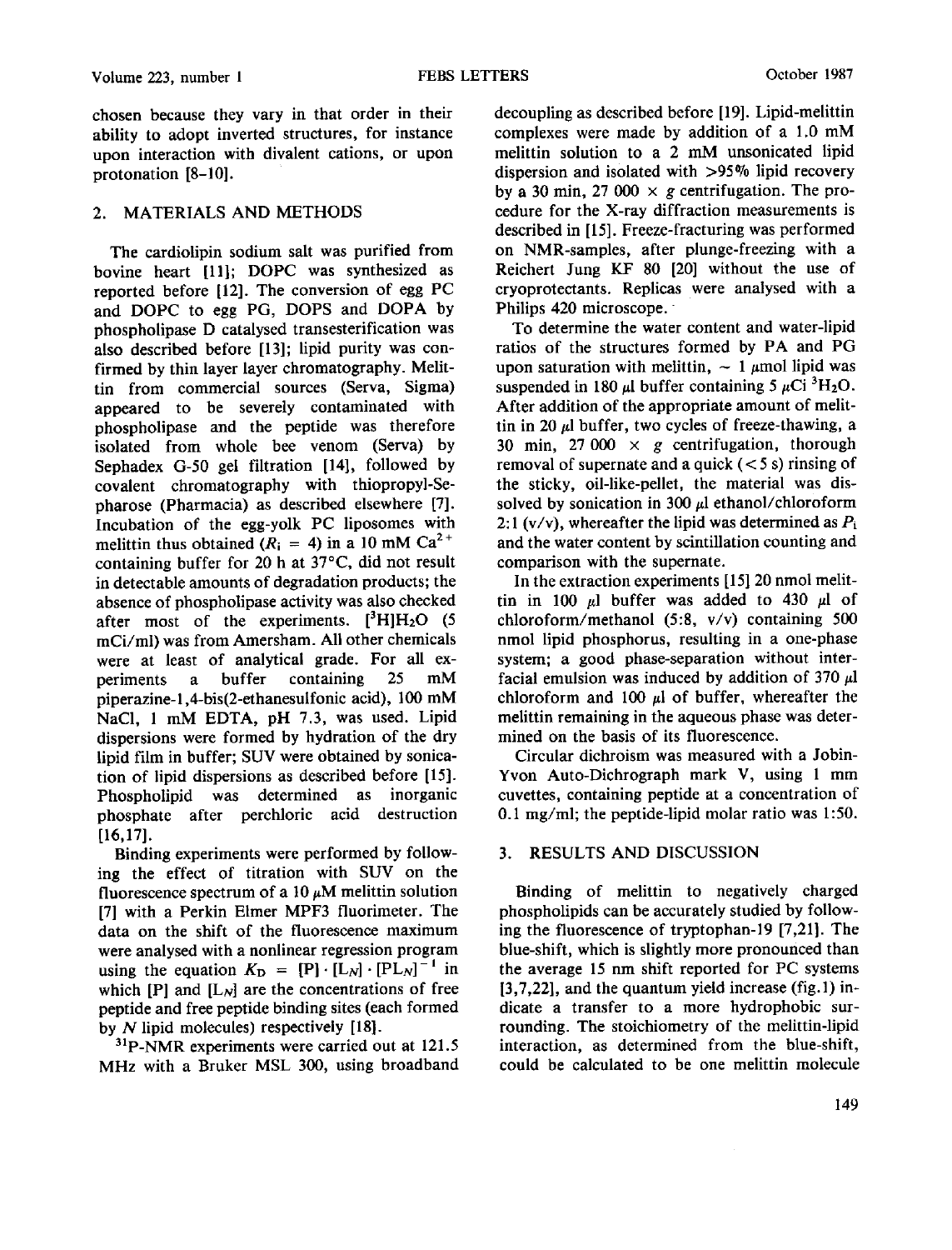

Fig.1. Effect of binding of melittin to DOPA (O) and egg  $(\Delta)$  SUV on tryptophan fluorescence intensity  $(A)$ and wavelength of maximal fluorescence (B). Experiments were performed as described in section 2. Io is the emission intensity in the absence of lipids.  $\Delta I$  is the increase of intensity upon lipid addition, measured at 335 nm.

bound to 3.97  $\pm$  0.08 and 2.02  $\pm$  0.06 lipids for egg PG and DOPA, respectively. This is in good agreement with data on saturated species dimyristoyl-PA and dipalmitoyl-PG [21], the phosphatidates apparently behaving as diacids at this pH [21]; similar to the case of cardiolipin, binding leads to compensation of four out of the six positive peptide charges. The  $K<sub>D</sub>$  values were calculated to be 1.3  $\pm$  0.6  $\times$  10<sup>-8</sup> M and 2.0  $\pm$ 1.5  $\times$  10<sup>-8</sup> M for PG and PA, respectively, similar to what was found for binding to bovine heart cardiolipin [6].

In contrast to observations on melittin-PC systems [4,5] the binding of melittin to DOPA dispersions caused a distinct increase of turbidity, at lipid-protein molar ratios  $R_i = 10$  or less, leading to direct precipitation of the lipid. This is a first indication of a reorganization of the phospholipid. Phosphorus NMR (fig.2) of the pure lipid shows a spectrum with high field peak and low field shoulder and a residual chemical shift anisotropy  $\Delta \sigma = 38$ , which is typical for a partially averaged, axially symmetrical chemical shift anisotropy tensor encountered for phospholipids in extended bilayers [23] and henceforth will be called a bilayer spectrum. Addition of melittin causes a ratio dependent induction of an isotropic component with affecting the  $\Delta\sigma$  of the bilayer spectrum of the bulk lipids; the bilayer spectrum is completely replaced at  $R_i = 8$ . In intermediate situations increasing the temperature leads to a larger fraction of the lipids experiencing isotropic motion (fig.2B'); this change shows considerable hysteresis upon cooling, as observed earlier for polymorphic transitions involving inverted lipid structures [24]. Since the samples were concentrated by centrifugation, the isotropic signal cannot be due to small structures (discs, micelles, small vesicles) but instead reflects high curvature within large structures. Small angle X-ray measurements at these ratios (fig.3A) reveal an increased X-ray scattering around 60  $\AA$  when compared with a pure lipid dispersion (not shown) but no sharp reflections and thus no ordered stacking within the resolution limits, whereas electron microscopy in accordance with this visualizes highly curved bilayer structures fused to a threedimensional network with particles at the intersections (fig.4A) morphologically similar to the so called 'honeycomb' or 'sponge' structures [25], and regular patterns of stacked lipidic particles.

At  $R_i = 4$ , the NMR signal is no longer isotropic, but instead is characterized by a low field peak and high field shoulder (fig.2D) and a  $\Delta\sigma$  of only 14 ppm, typical for lipids organized in cylinders such as found in the  $H<sub>II</sub>$  phase [9]. This is well confirmed by the electron micrographs, exclusively showing the expected striated  $H<sub>H</sub>$  phase patterns (fig.4C), and by the sharp X-ray reflections at 65 and 38 A (fig.3B), corresponding to the 1 and  $1/\sqrt{3}$  reflections of a hexagonal phase with a tube diameter of 76 A. The melittin-phosphorus ratio at which this  $H<sub>II</sub>$  phase occurs correlates well with that of the cardiolipin-melittin  $H<sub>H</sub>$  phase [6]. A difference with the cardiolipin case is, that saturation is not yet attained at this  $R_i$  in the DOPA system (fig.l). Upon saturation the NMR spectrum is changed again (fig.2E) and an isotropic signal is seen, broader than the previously mentioned signal at high  $R_i$ . In this situation a diffuse X-ray scatter profile (fig.3C) is observed in agreement with freeze-fracture visualizing granular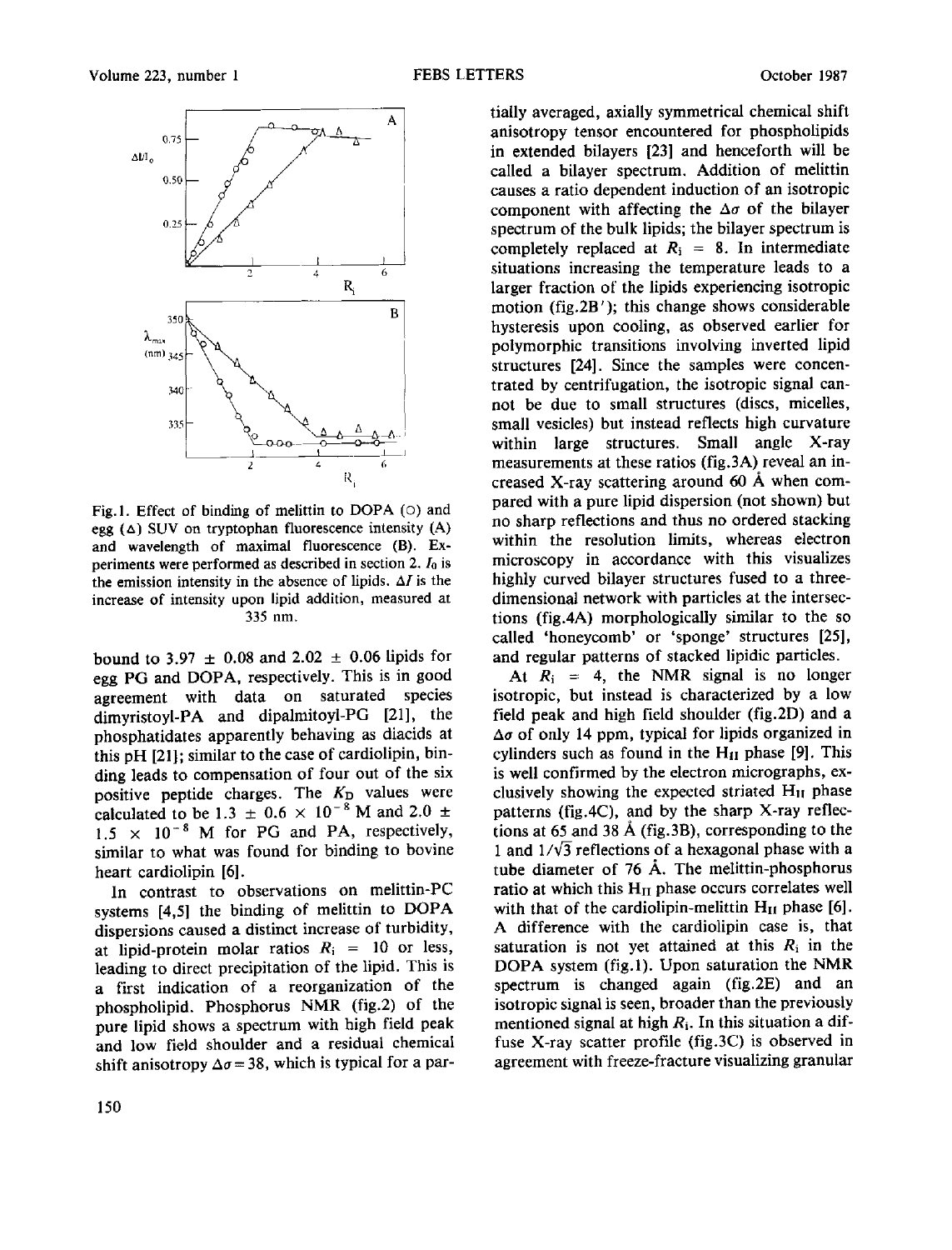

Fig.2. 121.5 MHz <sup>31</sup>P-NMR spectra of DOPA dispersions at 25°C (B': 45°C) before (A) and after (B–E) addition of various amounts of melittin.  $R_i = 20$  (B and B'),  $R_i = 8$  (C),  $R_i = 4$  (D) and  $R_i = 2$  (E). Linebroadening: 75 Hz.



Fig.3. Small angle X-ray scatter patterns of melittin-DOPA (A-C) and melittin-egg PG (D) samples.  $R_i = 8$ (A),  $R_i = 4$  (B and D) and  $R_i = 2$  (C).

structures without regular stacking (fig.4D). On the basis of the morphology and relation with the  $H<sub>H</sub>$  phase, we suggest that this structure is composed of an inverted type of element, held together by hydrophobic forces. Addition of melittin to DOPS and egg PG to low  $R_i$  again resulted in immediate precipitation of the lipid, indicating that the induced isotropic  $31P-NMR$  signal (fig.5, shown for PG) as in the PA case, is attributable to lipid molecules experiencing fast diffusional motion along highly curved, large structures, rather than in tumbling small objects. The small isotropic peak in the pure lipid spectrum most likely reflects small vesicular structures. In contrast to the melittin-DOPA complex, at none of the studied  $R_i$ values was any evidence found for hexagonal  $H<sub>II</sub>$ phase in egg PG, either with phosphorus NMR (fig.5), or with X-ray scattering (not shown). When egg PG was saturated with melittin  $(R<sub>i</sub> = 4)$ ,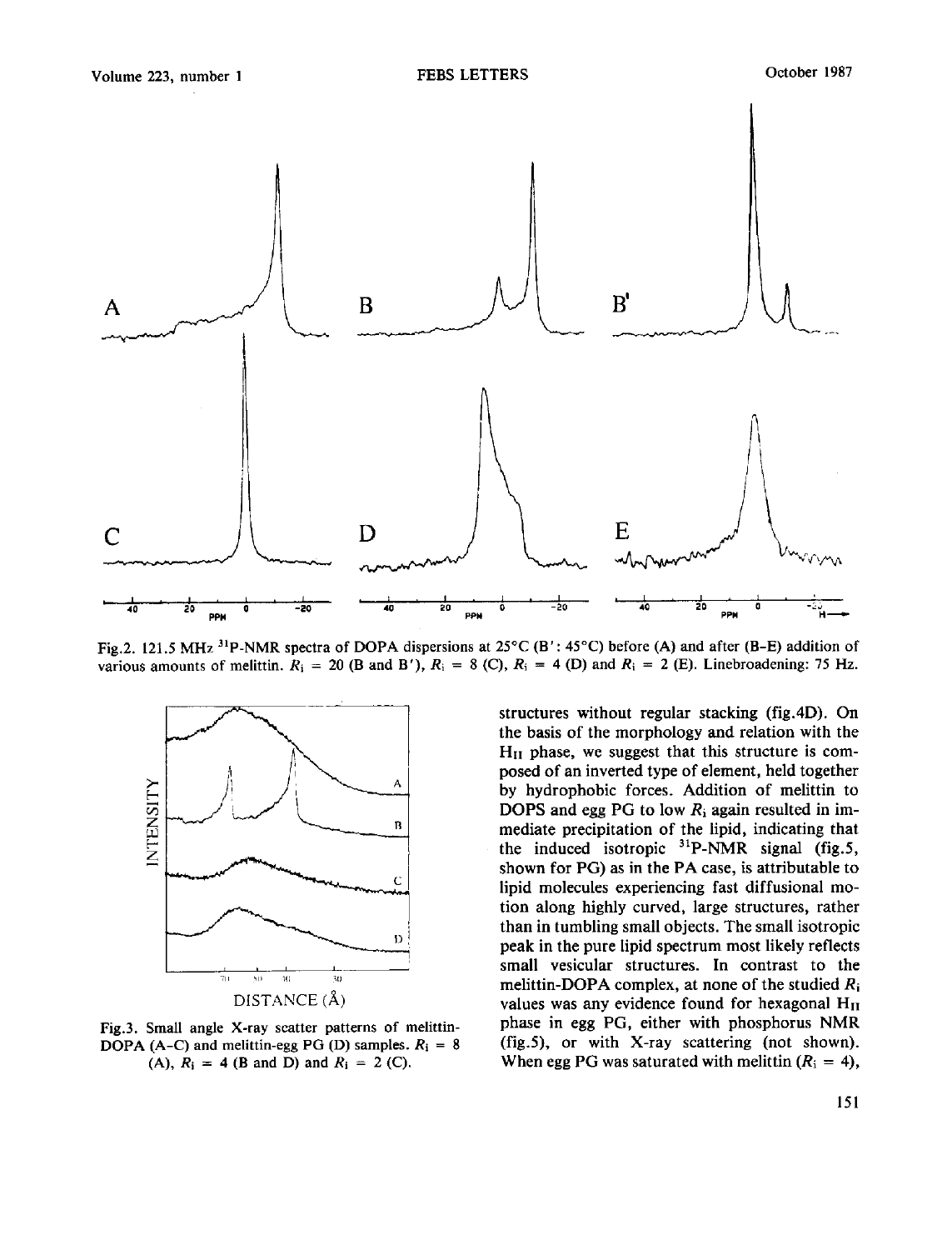#### Volume 223, number 1 **FEBS LETTERS** Colober 1987



Fig.4. Freeze-fracture morphology of melittin complexes of DOPA (A-D) and egg PG (E).  $R_i = 8$  (A and B),  $R_i =$ 4 (C and E) and  $R_i = 2$  (D). Replicas of the pure lipid systems revealed a smooth bilayer structure only (not shown). Magnification: 73 000  $\times$  (panel A, 88 000  $\times$ ).



Fig.5. 121.5 MHz 31p-NMR spectra of egg PG dispersions before (A) and after (B-D) addition of various amounts of melittin at 25°C.  $R_i = 25$  (B),  $R_i = 10$  (C) and  $R_i = 4$  (D).

the situation is characterized by a diffuse X-ray scatter maximum around  $60$  Å (fig.3D, also observed with DOPS at  $R_i = 4$ , not shown), and by a purely isotropic  $3^{1}P\text{-}NMR$  signal; freezefracture replicas show irregularly stacked, granular structures, morphologically similar to what is seen in DOPA saturated with melittin. Using  ${}^{3}H$ labelled water, the water content of this very viscous, translucent phase was determined to be 20  $\pm$  5% on a weight base is (P<sub>i</sub>:H<sub>2</sub>O = 1:18  $\pm$  5 mol/mol), which is in agreement with the values that can be calculated for inverted lipid structures, for the melittin-DOPA  $H<sub>II</sub>$  phase for instance being  $\sim 25\%$ .

To support the structural data, the extractability of melittin into an organic phase in the presence of egg PG was studied, in comparison to other phospholipids (fig.6). The efficient extraction observed, similar to that in the presence of car-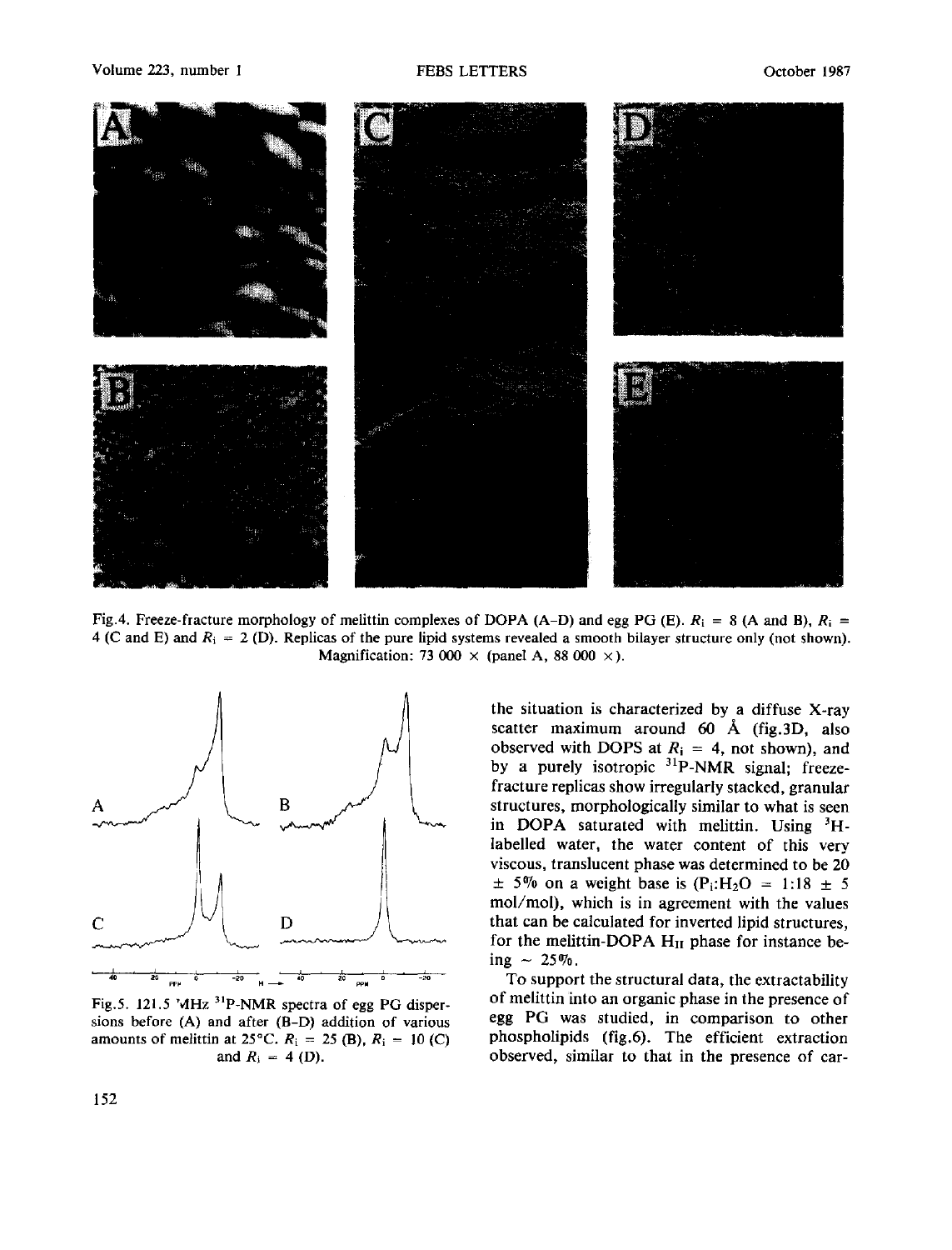

Fig.6. Extraction of melittin into an organic phase in the presence of various lipids. Experimental details are given in section 2.  $CL =$  bovine heart cardiolipin.

diolipin or DOPA, proves that melittin and egg PG together can form chloroform-soluble complexes, most easily conceived as inverted lipid structures in which the aqueous core contains the polar parts of the peptide, shielded from the organic solvent. It is noteworthy that egg PC, which is known to form micellar, 'oil in water' structures with melittin [4,5], does not stimulate extraction of melittin, although the amount of lipid present is enough to bind the major part of the melittin [26] and that the bilayer stabilizer [27] poly-L-lysine (polymerization degree  $n = 40$ ) is not extracted by negatively charged lipids (Jordi, W., unpublished).

In conclusion the data indicate that melittin has a type II phase inducing effect on model membranes of negatively charged phospholipids in general. In contrast to the  $H<sub>H</sub>$  phase inducing ability of the strictly hydrophobic peptide gramicidin however [28|, the type of the structure actually formed is also influenced by the phase preference of the negatively charged lipid involved [8], leading in cardiolipin and PA, at a melittin-phosphorus ratio of 1:4, to the hexagonal  $H<sub>H</sub>$  phase, whereas PG, PS and, at very high peptide content, PA adopt a less ordered, optically isotropic phase with a low water content which awaits further characterization. Since circular dichroism pointed to a similar  $\alpha$ -helix content of melittin in cardiolipin when compared with egg PC ( $R_i = 50$ ), as judged from the ellipticity at 221 nm (not shown), the opposite effects of melittin on zwitteronic and negatively charged membrane lipids with respect to supramolecular structure [4-6] are not correlated with the major differences in secondary structure. This justifies one of the assumptions included in the rationale for this dualism that was presented earlier [7], which was based on the different mode of insertion of the melittin in two the types of lipid, indicated by fluorescence quenching experiments.

Taking into account the preference for negatively charged phospholipids and the evidence presented for a phase segregation in systems of mixed negative and zwitterionic lipids [21], it can be imagined that melittin or melittin-like peptides in biological membranes will induce inverted or concave rather than convex lipid structures. This is of particular interest for the process of protein translocation across membranes, for which the Nterminal extensions of these proteins, closely resembling melittin with respect to size, amphiphilicity and secondary structure, have been proven to be indispensible, and for which on the other hand, inverted lipid structures conceivably could function as vehicles for transport of the polar parts of the protein.

## ACKNOWLEDGEMENTS

We thank W.S.M. Geurts van Kessel for synthesis and purification of the lipids. These investigations were carried out under the auspices of the Netherlands Foundation for Chemical Research (SON), with financial aid from the Netherlands Organization for the Advancement of Pure Research (ZWO).

#### REFERENCES

- [1] Vogel, H. and Jähnig, F. (1986) Biophys. J. 50, 573-582.
- [2] Dufourcq, J., Dasseux, J.-L. and Faucon, J.-F. (1984) Bact. Protein Toxins 24, 127-138.
- [3] Vogel, H. (1981) FEBS Lett. 134, 37-42.
- [4] Dufourc, E.J., Faucon J.-F., Fourche, G., Dufourcq, J., Gulik-Krywicki, T. and Le Maire, M. (1986) FEBS Lett. 201, 205-209.
- [5] Dufourcq, J., Faucon, J.-F., Fourche, G., Dasseux, J.-L., Le Maire, M. and Gulik-Krywicki, T. (1986) Biochim. Biophys. Acta 859, 33-48.
- [6] Batenburg, A.M., Hibbeln, J.C.L., Verkleij, A.J. and De Kruijff, B. (1987) Biophys. Acta, in press.
- [7] Batenburg, A.M., Hibbeln, J.C.L. and De Kruijff, B. (1987) Biochim. Biophys. Acta, in press.
- [8] De Kruijff, B., Cullis, P.R., Verkleij, A.J., Hope, M.J., Van Echteld, C.J.A. and Taraschi, T.F. (1985) in: The enzymes of Biological Membranes (Martonosi, A.N. ed.) pp. 131-204, Plenum, New York.